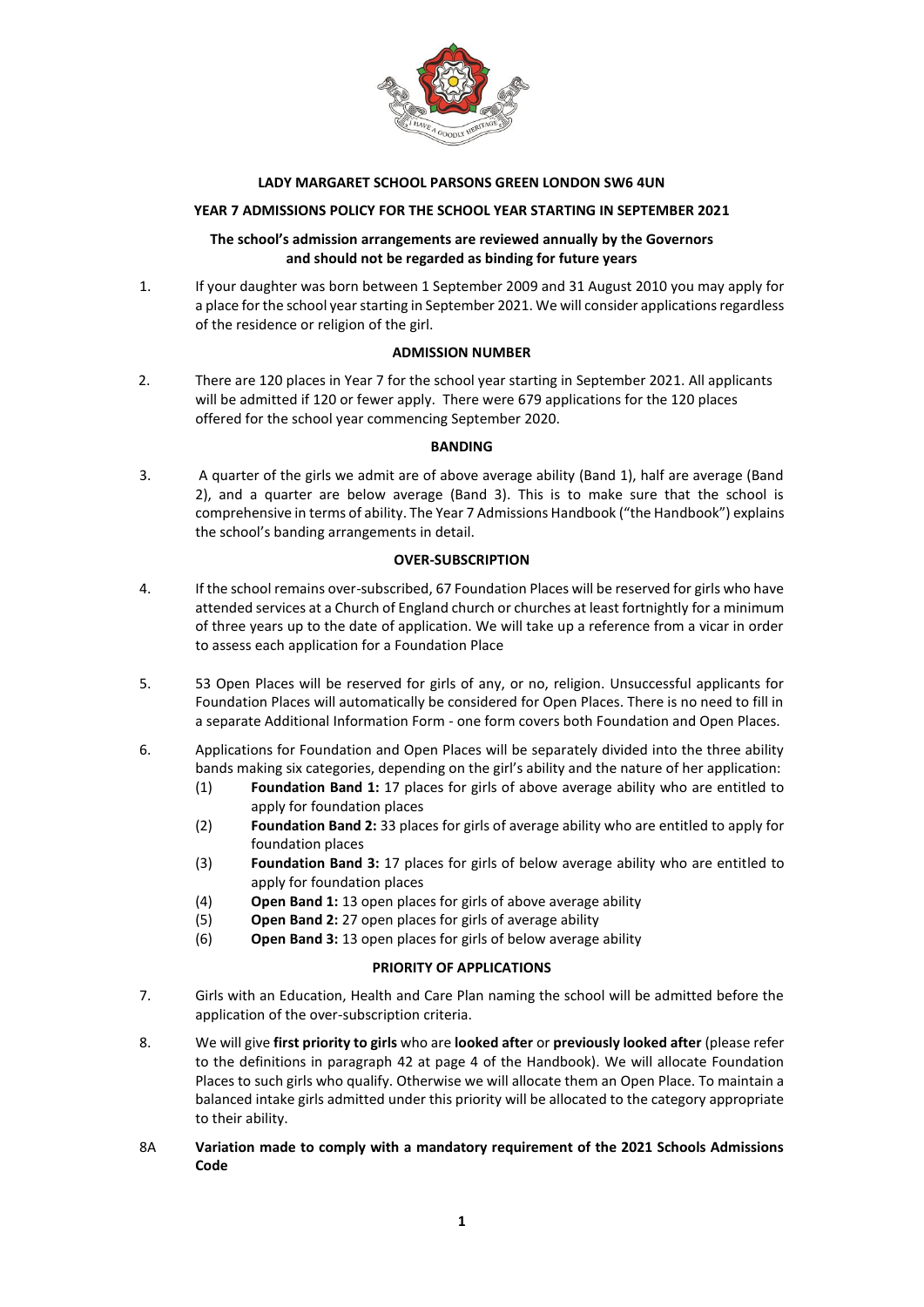Paragraph 1.7 of the 2021 Schools Admissions Code ("the 2021 Code") requires that highest priority is given to "looked after children and all previously looked after children, including those children who appear (to the admission authority) to have been in state care outside of England and ceased to be in state care as a result of being adopted".

- 8B The Governors will therefore give highest priority to these children.
- 8C In this variation:
	- (1) "LAC" means looked after children;
	- (2) "PLAC" means previously looked after children, that is to say children who were adopted (or subject to child arrangements orders or special guardianship orders) immediately following having been looked after by English local authorities;
	- (3) "IAPLAC" means internationally adopted previously looked after children who appear to have been in state care outside of England and ceased to be in state care as a result of being adopted.
- 8D All applications received before  $1<sup>st</sup>$  September 2021 were processed in accordance with the existing (2014) Code and offers made and places allocated will be unchanged.
- 8E Any applications received on or after  $1<sup>st</sup>$  September 2021 will be processed in accordance with the 2021 Code. By way of example, when dealing with in-year applications for the 2021/2022 academic year, children who are determined as being IAPLAC will be given equal highest priority with LAC and PLAC.
- 8F Any child who is on the waiting list before  $1<sup>st</sup>$  September 2021 and meets the definition of an IAPLAC will be ranked again on  $1<sup>st</sup>$  September 2021 following the 2021 Code coming into force so that she is given equal highest priority with LAC and PLAC.
- 8G All references to previously looked after children in this Policy mean children who were adopted (or subject to child arrangements orders or special guardianship orders) immediately following having been looked after as well as those children who appear to have been in state care outside of England and ceased to be in state care as a result of being adopted.
- 8H Therefore the other provisions in this Policy which apply to PLAC apply to IAPLAC in exactly the same way as they do to PLAC.
- 8I The Governors will take into account any statutory or non-statutory government guidance on the admission of IAPLAC when assessing evidence provided by parents who want their child to be considered under the IAPLAC criterion.
- 8J This variation will come into force on 1<sup>st</sup> September 2021.
- 9. We will give **second priority** within each category to siblings provided there are sufficient places in the appropriate category (Foundation Band 1, 2 and 3 and Open Band 1, 2 and 3). We will allocate Foundation Places to siblings who satisfy the conditions of church attendance. Otherwise we will allocate them Open Places.
- 10. Please refer to the definition of siblings in paragraph 42 at pages 4 and 5 of the Handbook. Where sibling priority is claimed on the basis of an older sister already admitted to the school a girl does not qualify for sibling priority if:
	- (1) her older sister will not be a pupil at the school in the Admission Year; or
	- (2) her home address is at a greater straight line distance from the school than the home address of her older sister at the time of the latter's admission; or
	- (3) her older sister first joined the school at Year 12 or thereafter.
- 11. **We will give third priority** within each category to the girls who live closest to the school. Closeness to the school will be calculated using a straight line measurement from the child's home address point determined by Ordnance Survey Data to the centre point of the school as determined by the London Borough of Hammersmith & Fulham's computerised measuring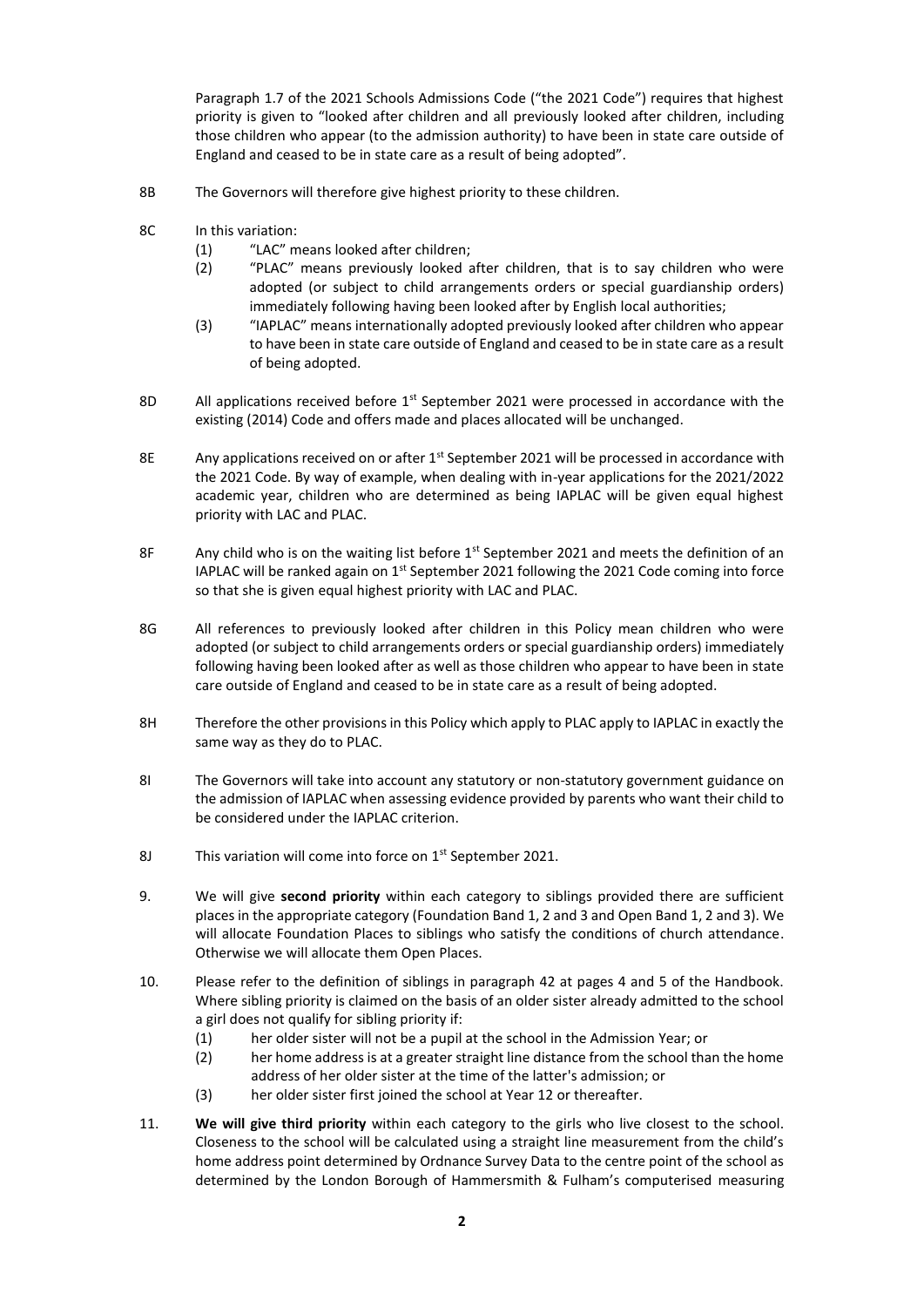system. Accessibility by car or public transport will be disregarded. If any applicants share the same address, i.e. live in the same block of flats or a shared house, priority will be given to those closest to the ground floor and then by ascending flat number order.

- 12. The home address is the girl's permanent residence. It will normally be the address held for the girl by her Primary School. If parents are separated and share residence of the child, the address given should be that of the parent with whom the girl spends most of the school week. If the parent making the application lives at a different address from the girl's, a letter of explanation should be attached. An application can only be made from a single address and only a single application can be made for each girl. It is not acceptable for a family to use a temporary address to secure a place. In disputed cases, we will make a judgment based on the evidence available to us.
- 13. We will resolve a tie between applicants by lot (lots to be drawn by someone independent of the school, nominated by the Local Authority).

### **OPEN SESSIONS**

14. Parents generally find that the open sessions at the school are helpful. These are publicised well in advance. However attendance at open sessions is not compulsory. They form no part of the admissions process and non-attendance will not adversely affect decisions on admissions.

## **THE COMMON APPLICATION FORM**

15. Parents must complete a Common Application Form (CAF) **and return it to their Home Authority**. You may only complete one CAF for each girl*.* **No application can be considered unless your Home Authority has received your CAF**. Your CAF is confidential between you and your Home Authority and it is not sent to any of the schools named on it.

### **THE ADDITIONAL INFORMATION FORM**

- 16. As well as returning the Common Application Form to their Home Authority parents should obtain the **Additional Information Form** from Lady Margaret School and return it **to the school** by the date set by their Home Authority for the return of the Common Application Form. They may also download the Additional Information Form from the school's website.
- 17. Parents must submit, with their Additional Information Form and any notification of change of address after submission of the Additional Information Form (see Paragraph 23 below), **two** of the following so that the home (or new) address can be verified:
	- (1) a Council Tax bill or statement; and/or
	- (2) a utility bill or statement; and/or
	- (3) their Child Benefit statement.
- 18. If the home (or new) address is rented accommodation and the rent includes Council Tax, parents must submit **two** of the following so that the home (or new) address can be verified:
	- (1) a utility bill or statement; and/or
	- (2) another and separate utility bill or statement from a different supplier; and/or
	- (3) their Child Benefit statement.
- 19. The bills and statements must be the **most recent**. The utility bills must relate to a period ending no more than three months before the date of the Additional Information Form or notification of change of address. Mobile phone bills are not acceptable. **Please submit original documents where possible.**
- 20. Parents seeking to have girls admitted as previously looked after girls must also submit with their Additional Information Form:
	- (1) a copy of the adoption order, residence order or special guardianship order; and
	- (2) a letter from the local authority that last looked after her confirming that she was looked after immediately prior to that order being made.

Or in the case of an internationally adopted previously looked after girl:

(3) copies of the relevant adoption order or other legal document giving effect to the adoption together with any necessary translations.